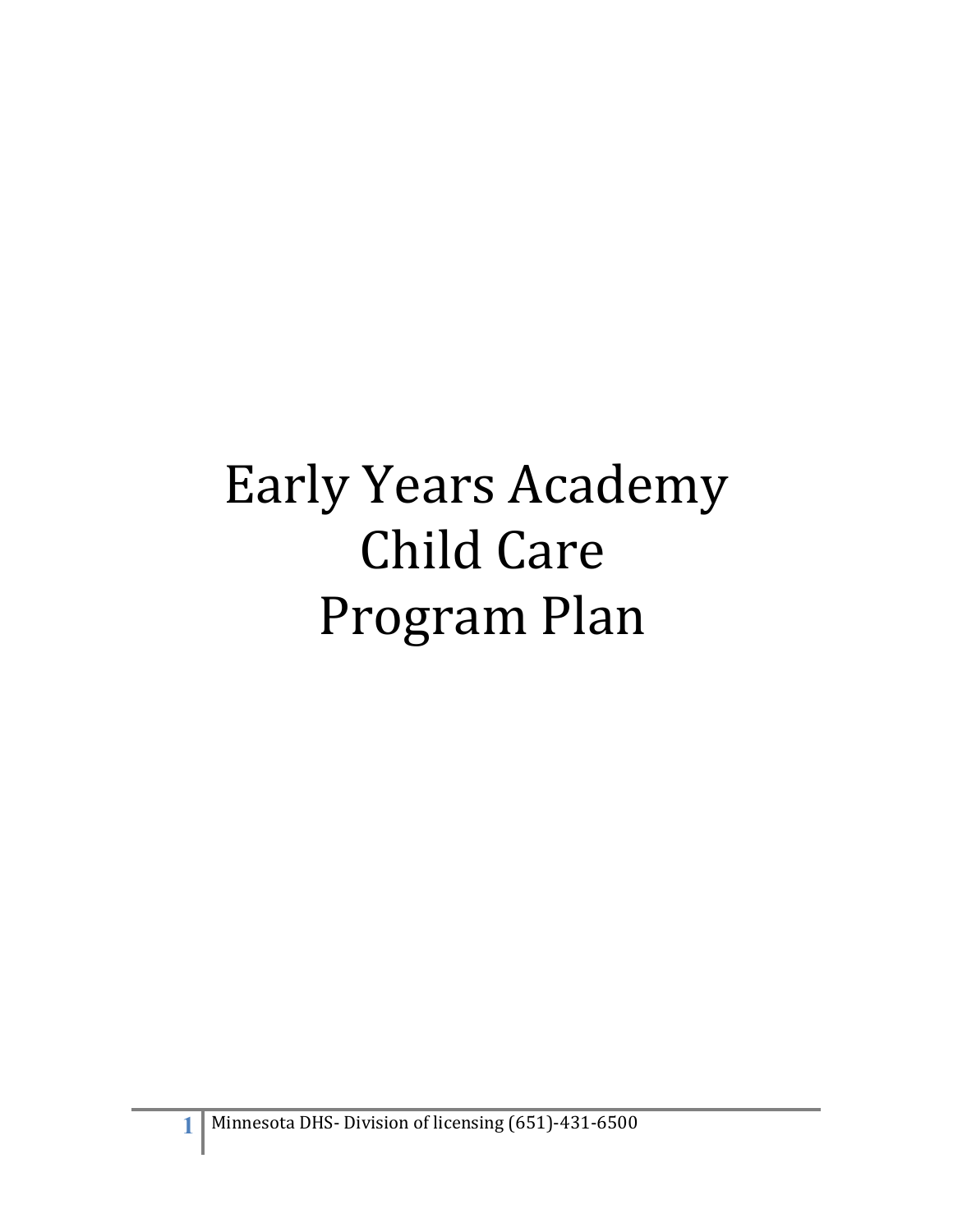# **Table of contents**

- 1. cover page
- 2. table of contents
- 3. centers information
- 4. infant room information
- 5. infant room schedule, infant activities
- 6. toddler room information
- 7. toddler daily schedule, toddler activities
- 8. Pre school Room information
- 9. Pre school daily schedule, Pre-K activities
- 10. Cont. Pre-K activities
- 11. School age (SA) room information, SA daily schedule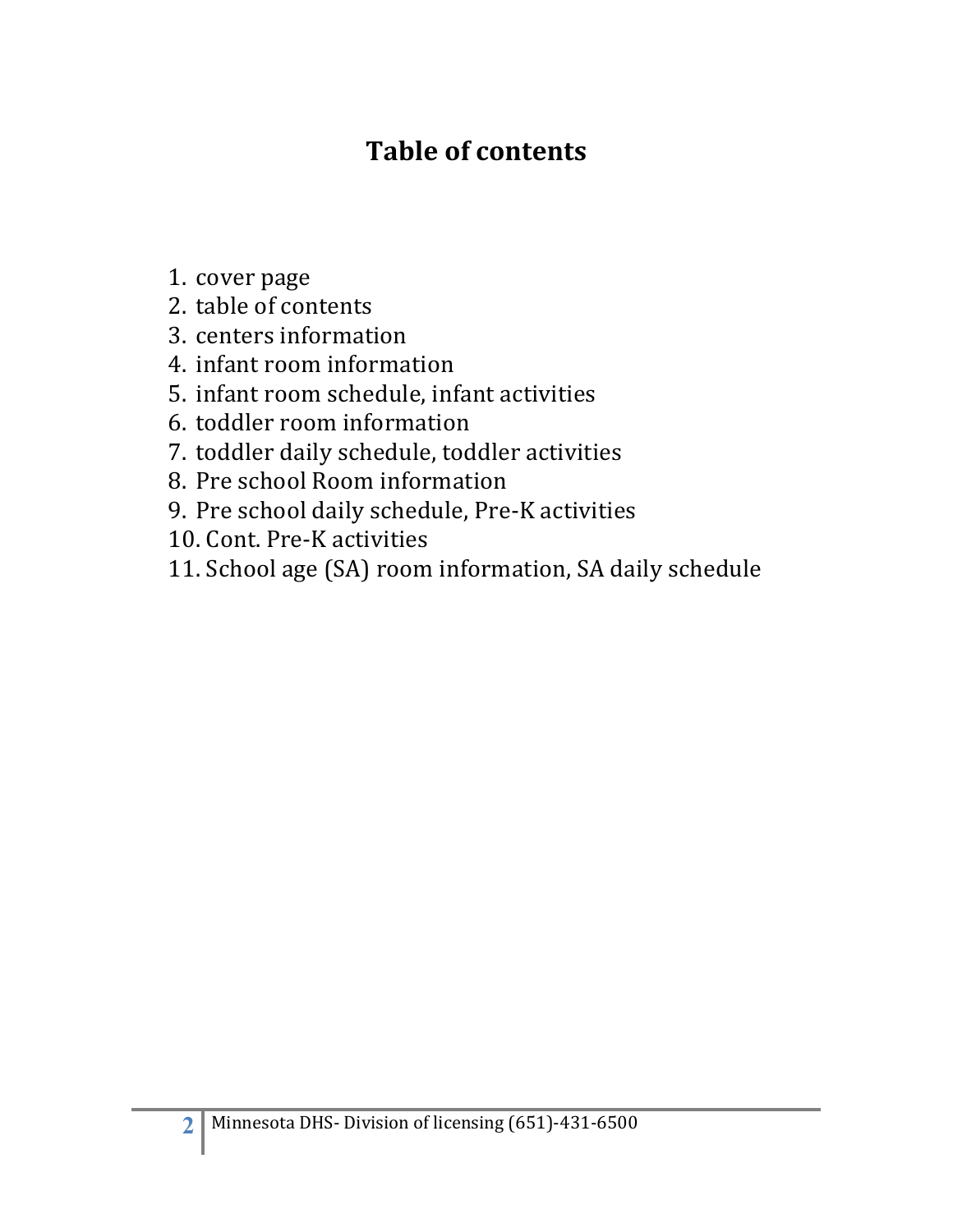#### Early Years Academy Child Care Program Plan

Early Years Academy child care center is open Monday through Friday year round from 5:30 a.m. to 6 p.m. Early Years Academy is licensed to hold 93 children between the ages of 6 weeks to 12 years old. The school-age ratio for teacher to children is  $1:15$ , max  $30$  children. The Preschool ratio for teachers to children is 1:10, max 30 children, 33 months to 5 yrs. old or first day of kindergartner. Toddler ratio is 1:7, max 21 children 16 months to 33 months. The Infant ratio is 1:4, max 12 children 6 weeks to 16 months.

The child care plan will be developed and evaluated, in writing annually by the director of the center. The child care program plan is available for parents upon request.

All children at Early Years Academy will be provided with love and care from the staff. The children at Early Years Academy are supervised at all times. We have a secured access to enter into our center for the safety of the children.

Our staff will try to help each child succeed in life with a positive attitude and the highest self esteem possible. Each child will learn at age appropriate stages at their own pace.

Conferences will be held two times a year with written assessment E2, documenting changes on your child's physical, intellectual, emotional, and social progress. 

Immunization records are due back the day your child starts, health history form is due back within 30 days of enrollment.

#### How will you know what your child's doing during the day?

Parents are encouraged to call, or stop in and visit during the day. Infants and Toddlers have a "daily take home sheet," on which the teachers will write and tell you how everything went or anything exciting that happened during the day. In the Preschool and school age rooms, there is a board for all parents to read that highlights the days events and activities.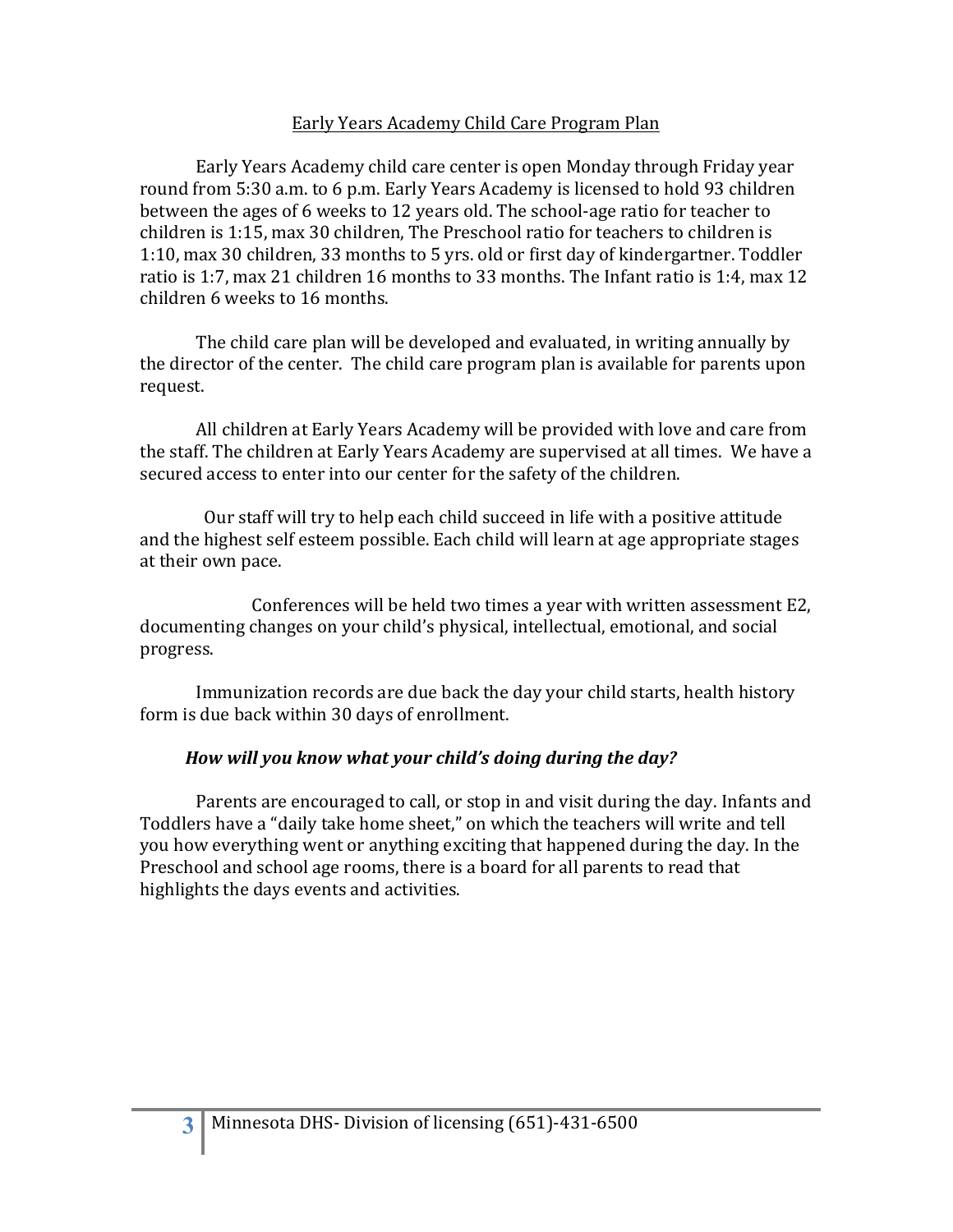# The Infant Room

# 6 weeks to 16 months Infant Capacity 12 children

Parents of Infant children are kept informed by detailed daily sheets that include naps, meals, bottles, diapers and all necessary information about their child's day.

Early Years Academy infant program is designed with two things in mind; safety and caring.

Your child will receive undivided attention in a stimulating, educational and nurturing environment. Your child is just learning the basics, and that will be our main focus. Your child will also get plenty of food, sleep, and love. As your child continues to grow, we will help them learn their new skills and reward their accomplishments with smiles along the way.

The objective of our infant room is to help each child learn, individually, all the important milestone of infancy, such as rolling over, crawling, walking, simple words and all the other skills necessary. When your child moves up to the next classroom your child will know how to walk, eat from a bowl, eat with a spoon, and drink from a Sippy cup, your child will respond to their name, will be ready to sleep on a cot, be able to identify some body parts and understand what to do during structured learning time.

We will also have activities designed to promote the intellectual, physical, emotional development of a child in a manner consistent with the child's cultural background. Some activities would be but not limited to: playing with toys from their cultural background, learning key words in multiply languages, and having events and days themed to many cultures throughout the world.

Early Years Academy hold conferences twice a year with the parents, at this time we will discuss the intellectual, physical, social, and emotional development of their child that will be documented and kept in their children's records.

Early Years Academy provides the following:

Baby food, table food, vitamin D milk, Snacks, bottles (labeled with child's name), nuks, bibs, blankets, Sippy cups, wipes, sun block.

The parents need to provide the following: Diapers, Baby formula, A&D ointment and written dietary instructions for your child.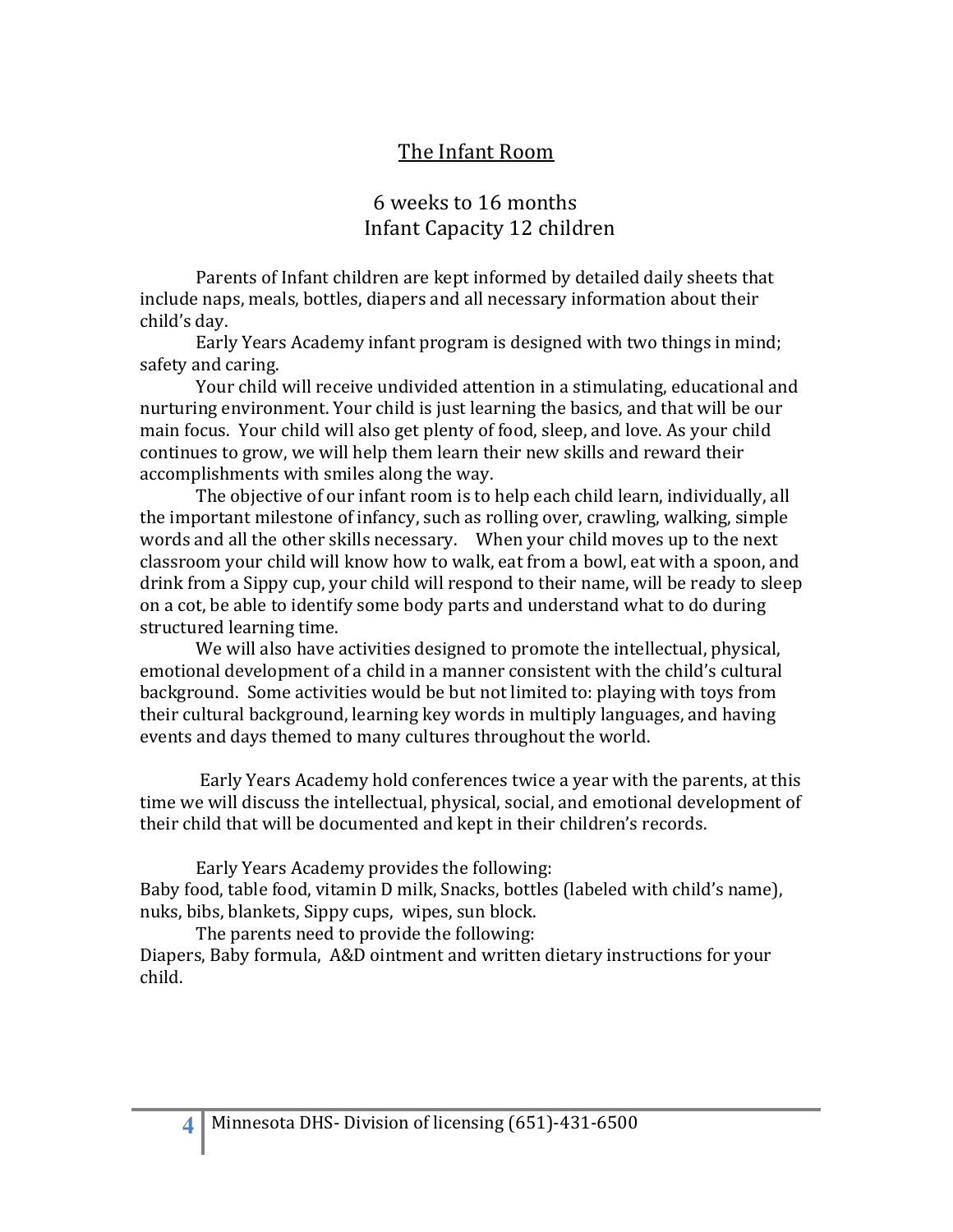# Infant Room daily schedule

\*\*\* Please note this schedule may vary day to day based on the changing needs of each infant.

| 5:30-8:30    | <b>Arrivals and Breakfast</b>                   |
|--------------|-------------------------------------------------|
| 8:30-9:15    | Structured free play (Stories and music)        |
| $9:15-9:30$  | Art                                             |
| 9:30-10:00   | Snack                                           |
| 10:00-11:00  | Baby gym (work on rolling over, crawling, etc.) |
| 11:00-11:30  | Baby food lunch                                 |
| 11:30-12:00  | Table food lunch                                |
| $12:00-2pm$  | Naps for older infants and quiet time           |
| $2 - 2:30pm$ | Free play                                       |
| $2:30-3$ pm  | Snack                                           |
| $3-5$ pm     | Structured free play (Blocks, books)            |
| $5-6$ pm     | Departures                                      |
|              |                                                 |

Diapers and bottles are done through out the day, based on each child's needs and parents request's.

#### **Infant Activities**

Younger Infants-Activities include, but are not limited to: Toy grasping Mobiles Stroller rides Peek-a-boo Who's in the mirror (ME!) Rolling over **Crawling** 

Older Infant activities- Include but are not limited to: Push the walker Songs (Itsy Bitsy spider, 5 little monkeys, etc.) Clapping Where is your .... ( body parts)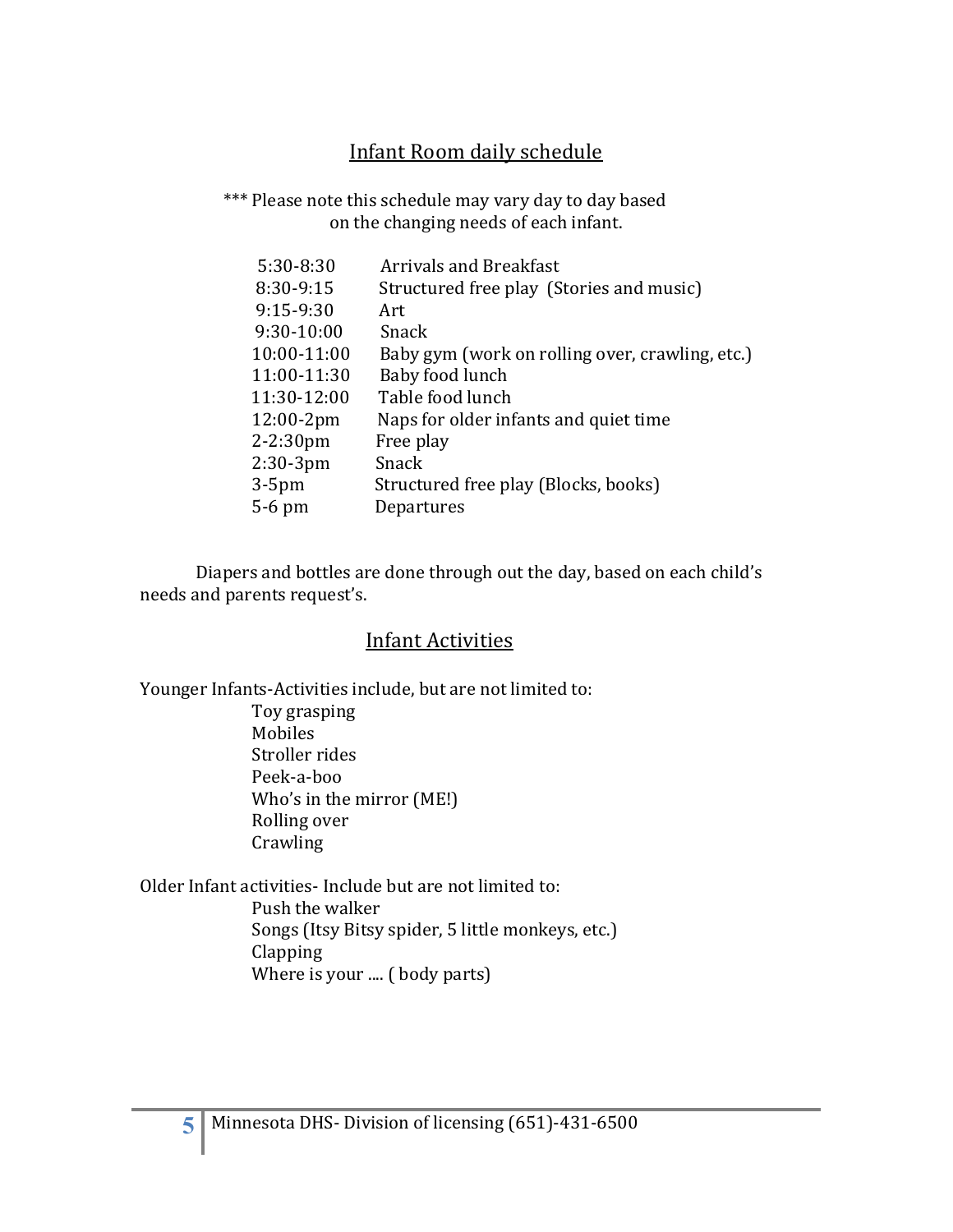# The Toddler Room

#### Each toddler will receive a daily sheet to take home at the end of each day of care given to your child.

# 16-33 Months Capacity 21 children

As your child enters the Toddler age group; he or she is trying to become independent while still some what un-sure of their new role. Toddler age is what's known as the battle between infant and preschool. For the most part, a Toddlers new world revolves around the child themselves and most every thing is "mine". This is the age where a lot of changes occur as your child becomes a little person. It is a fun but sometimes difficult time in every child's life.

At Early Years Academy, our Toddler room is familiar with the unique needs of a toddler and their family. Your child will be educated in a way that is neither is too frustrating or too boring. Each week, the Toddlers will focus on one new topic for the entire week. There will be activities such as art, science and reading, along with circle time so they learn the days of the week, months of the year, their shapes, and colors, all of which are tailored to the way a toddler learns. Your child will also spend as much time learning outdoors as weather permits. Remember to bring labeled appropriate outdoor clothing.

The main objective in our Toddler room is to teach the children their roles in the huge world they have entered. Manners are focused on, as well as simple feats, such as eating from a plate with a spoon or fork, drink from a cup without a lid, and be able to sit by a table on a chair, be able to wash their hands, recognize their name, colors, and shapes. Each Toddler will be potty trained and/ or in the process by the time they move to the Preschool room.

We will also have activities designed to promote the intellectual, physical, emotional development of a child in a manner consistent with the child's cultural background. Some activities would be but not limited to playing with toys from their cultural background, learning key words in multiply languages, and having events and day themes to many cultures throughout the world.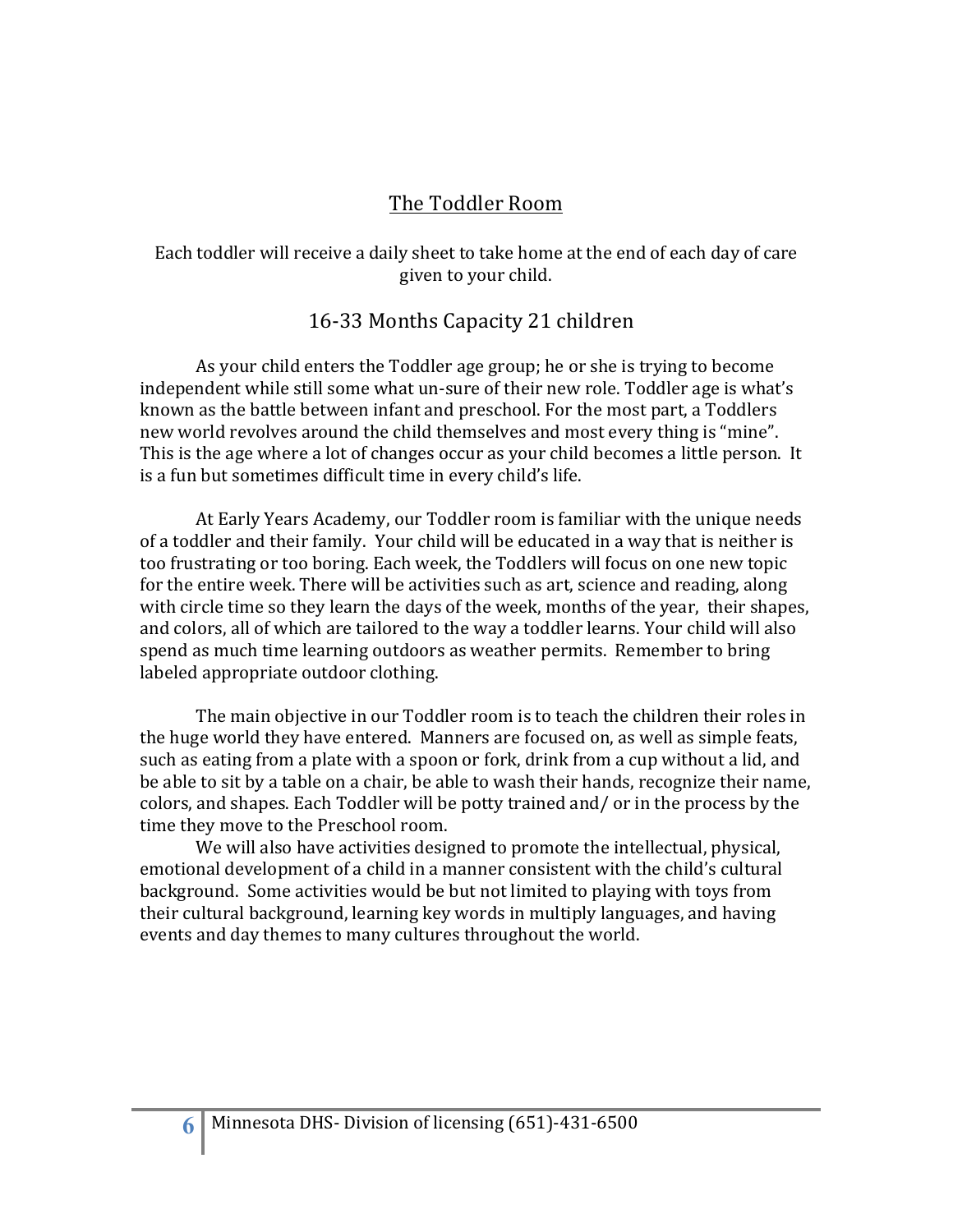# Toddler daily schedule

| $5:30 - 8:00$   | Arrival/Free play         |
|-----------------|---------------------------|
| 8:00-8:30       | <b>Breakfast</b>          |
| $8:30 - 9:00$   | Dramatic Play             |
| $9:00 - 9:30$   | Diaper/Bathrooms          |
| 9:30-10:00      | Group time                |
| 10:00-10:30     | Art/Sensory               |
| 10:30-11:00     | Outside play              |
| 11:00-11:30     | Diapers/Free play         |
| 11:30-12:00     | Lunch                     |
| 12:00-12:30     | Clean-up/Short video      |
| 12:30-2:30/3:00 | Nap                       |
| 2:30/3:00-3:30  | Diapers/Story time        |
| $3:30 - 3:45$   | Snack                     |
| $3:45 - 5:00$   | Outside play/Large Muscle |
| $5:00 - 6:00$   | Combine rooms/ Good-byes  |
|                 |                           |

Toddler Activities- Include but not limited to :

Quiet: story time- books, nap time- where's my blanket? Puzzle time- puzzle and equipment. Look at me- mirror time, bathroom time- toilet or diaper

Active: Listening to music- music and dancing. Rolling and catching - balls, outside play - run, walk, marching, bean bag throw- bean bags

#### Teacher Directed

Coloring- paper and colors, Toddler tasks- cleaning up, toy's to be picked up, Puppet show- Puppets, Finger Play- finger puppets, Painting- paint, paper, vegetables, Worksheets- dealing with shapes, #'s, colors, ABC's, paper and writing utensils, **Singing Songs** 

Child Initiated Imaginative Play & Pretend, Outdoor play, Reading, Free choice play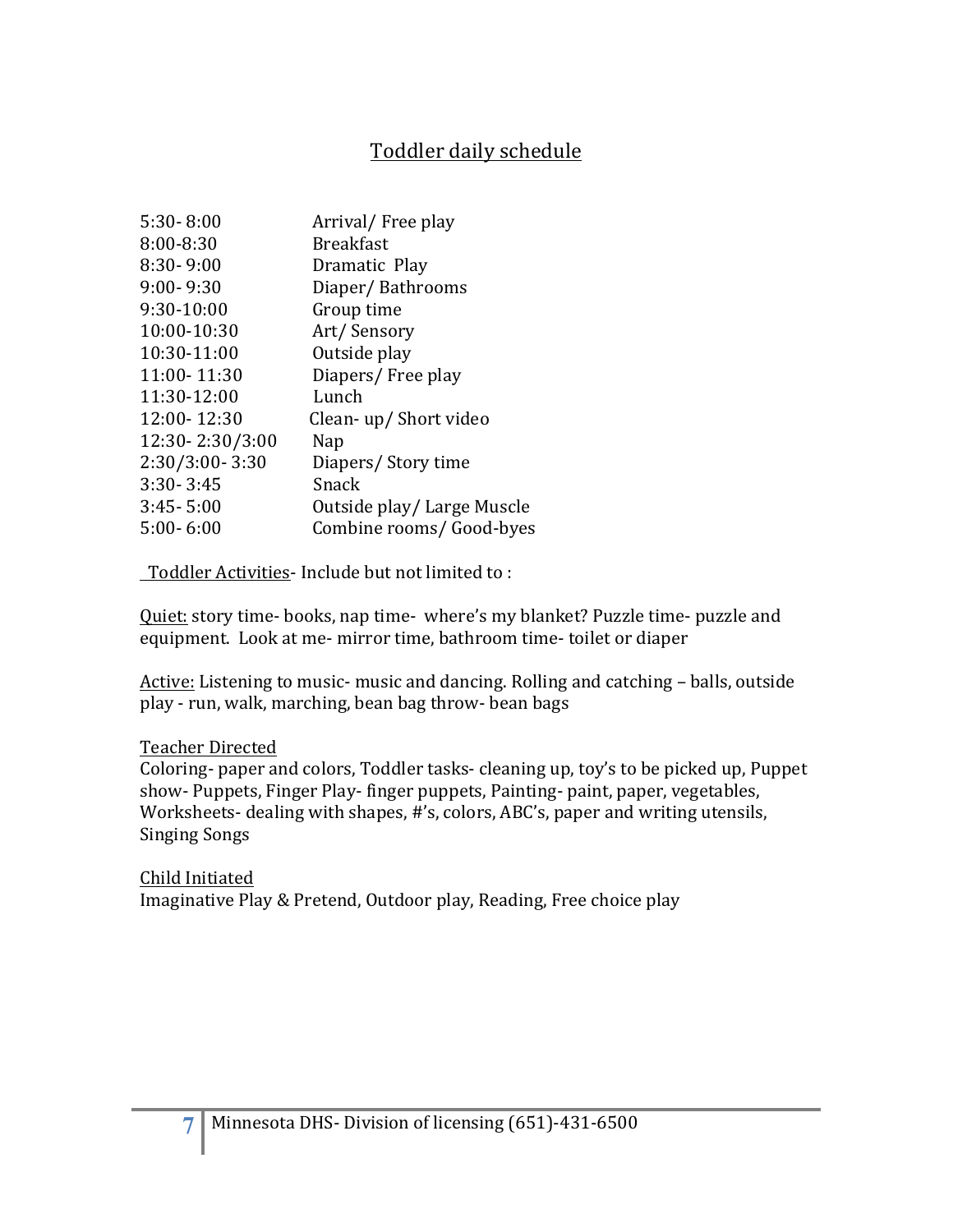# The Preschool Room

Preschool parents will be informed daily by a board on which the teacher will write down that days events and activities. Any issue or concern regarding a particular child will be addressed to their parent in a private matter, either in person or by letter.

# Preschooler-33 Months to kindergarten Capacity 30 Children

Early Years Academy Preschool room is designed with new, updated toys and activities to challenge young minds. In our preschool room, your child will learn and have hands-on experience with science, art, music, games, puzzles, books, language and more. The Preschool classes take field trips and have special activities year round. Your child will work on age-appropriate and stimulating projects in a caring and understanding environment.

Each week, there is a weekly theme that is studied and talked about. Most topics are related to things your child will use in their every day life, such as feelings, our bodies, sharing and more. Your child will also learn about the world around them, how they fit into that world. Preparing the children for Kindergarten and having the skills needed to be successful in school is focused on while in the pre school classroom. Your child will be encouraged to learn at their own pace.

The main objective in our Preschool room is to teach the children their roles in the huge world they have entered, one being Kindergarten readiness. Manners are focused on, along with washing their hands, recognize their name, know their colors, and shapes, days of the week, months of the year, letters and numbers. We work on knowing our names, phone numbers, and addresses. We will teach the children how to put on their coats, shoes, snow pants, boots, hat, and mittens. We will also work with the children on being able to zip their coats and pants, and know how to use scissors. Some other objectives include, learning not to talk to strangers and other important life-long skills. We go on many field trips to enrich your child about the world around them. If a child is not potty trained when they enter the preschool class room our staff will work with the parents on the best way to get their child potty trained.

We will also have activities designed to promote the intellectual, physical, emotional development of a child in a manner consistent with the child's cultural background. Some activities would be but not limited to playing with toys from their cultural background, learning key words in multiply languages, and having events and day themes to many cultures throughout the world.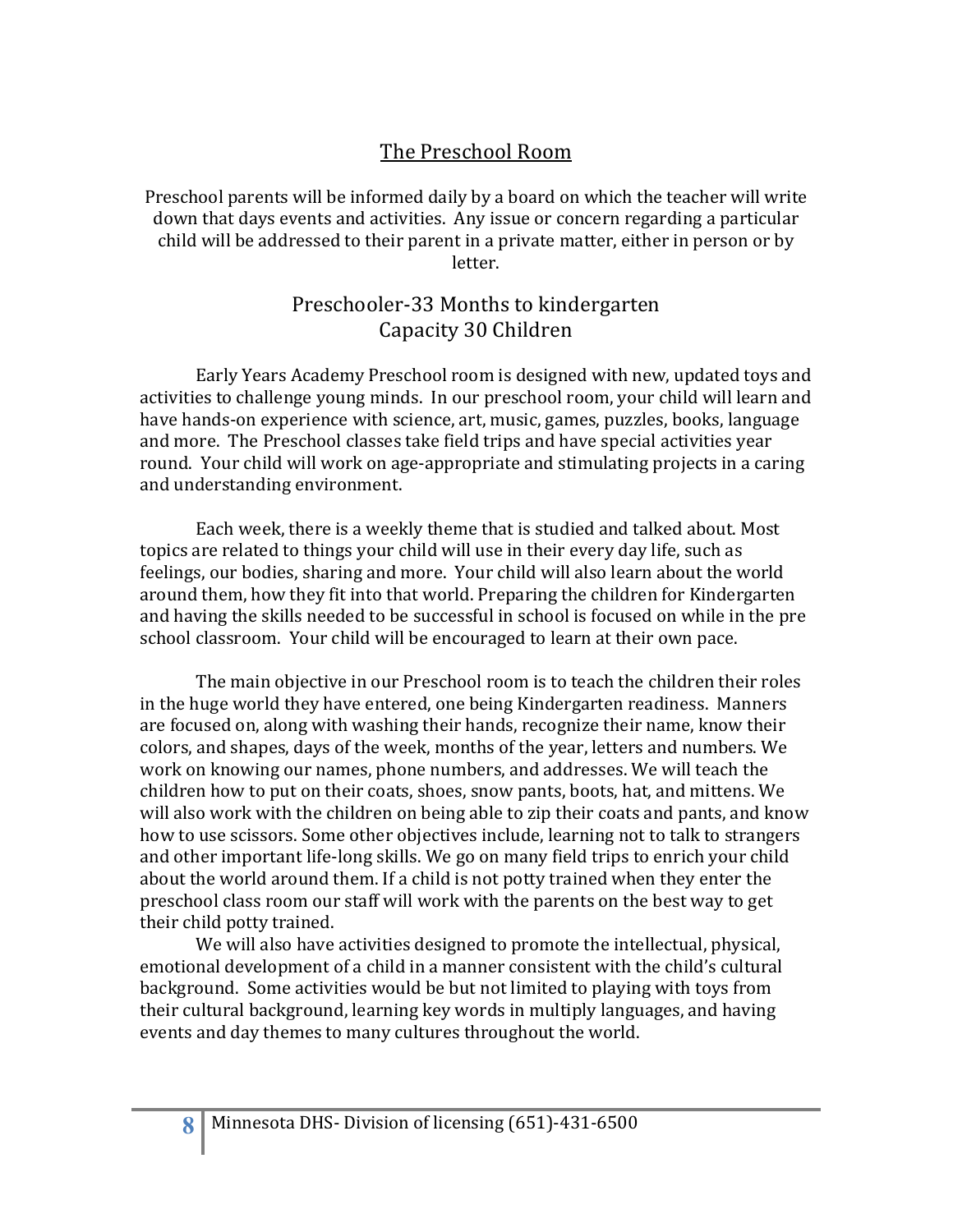# Preschool daily schedule

| $5:30 - 8:00$  | Arrival (TV, puzzles, books, play)                |
|----------------|---------------------------------------------------|
| $8:00 - 8:30$  | <b>Breakfast</b>                                  |
| $8:30 - 9:00$  | Small group activity                              |
| $9:00 - 9:15$  | Bathroom                                          |
| $9:15 - 10:00$ | Independent play/outside                          |
| 10:00-10:30    | Circle time (calendar, weather, etc.)             |
| 10:30-11:30    | Learning time (Art, group games, learning skills) |
| 11:30-11:40    | Bathroom break/ wash hands                        |
| 11:45 - 12:15  | Lunch                                             |
| 12:15 - 12:30  | Clean up/ short movie                             |
| 12:30-3:00     | Nap                                               |
| $3:00 - 3:15$  | Bathroom break/ clean-up                          |
| $3:15 - 3:35$  | Snack                                             |
| $3:35 - 4:00$  | Story/ quiet time                                 |
| $4:00 - 5:00$  | Outside                                           |
| $5:00-6:00$    | Free play/ departure                              |

# Preschool activities

Science Activities include, but are not limited to: Growing plants, Nature walks, Colored water experiments, Animal day, Zoo visits

Art-Activities include, but are not limited to: Collages, Painting, Coloring (markers and crayons), Cutting and gluing

Teacher Directed include but not limited to: Coloring- paper and colors, Toddler tasks- cleaning up, toy's to be picked up, Puppet show- Puppets, Finger Play- finger puppets, Painting- paint, paper, vegetables, Worksheets- dealing with shapes, #'s, colors, ABC's, paper and writing utensils, Singing Songs

Child Initiated: Imaginative Play, Outdoor play, Reading, Free choice play, Pretend play.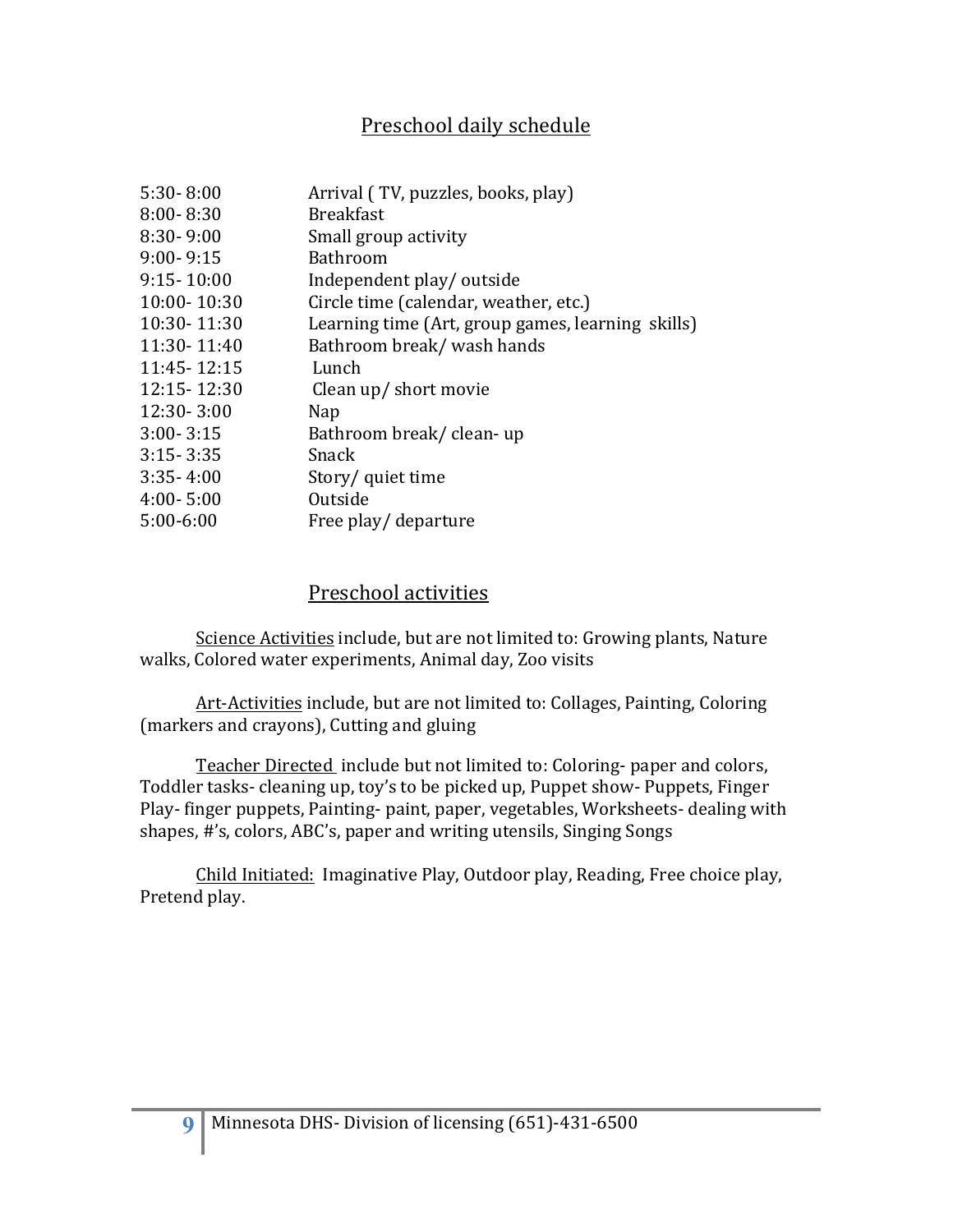# Preschool activities, Continue

Library/Quiet time- Activities include, but are not limited to:

Book reading Creating stories Educational Television (occasionally) Whisper contests

Large Muscle-Activities include, but are not limited to:

Walking and Running activities Sport games (modified baseball, basket ball, etc.) Jump rope Parachute

Small muscle/Manipulative-Activities include, but are not limited to:

Lego building Play dough Sand castles Making necklaces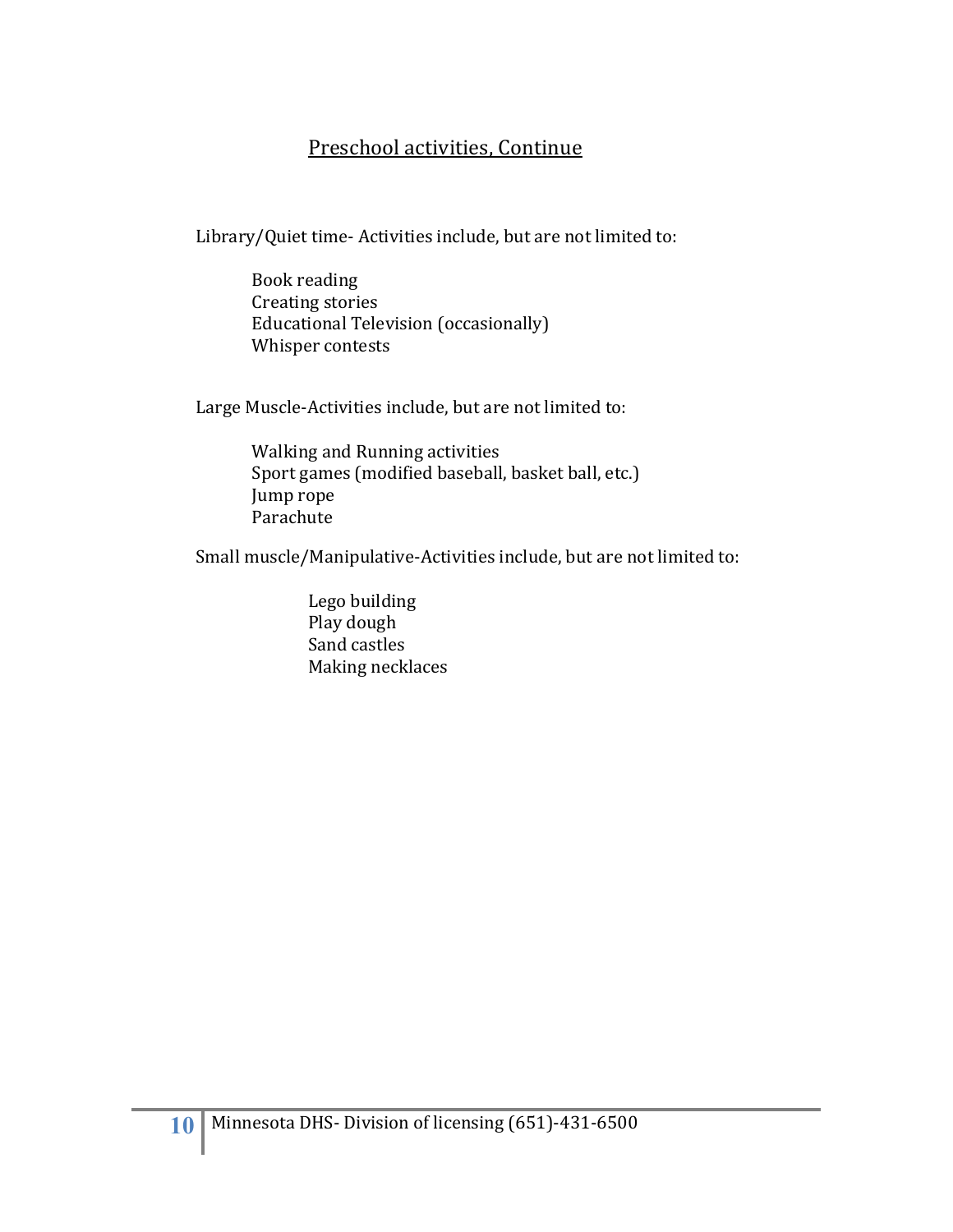# The School age room

# School age- Kindergarten- 12yrs. Capacity 30 children

Early Years Academy School age room is designed with new, updated toys and activity centers to challenge your child's mind. In our school age room, your child will learn and have hands- on experience with science, art, music, games, puzzles, books, math and more. The school age children will take field trips and have special activities year round. Your child will be encouraged to learn and grow at their own pace. If your child needs extra help with their school work after school we will help work with them and give them time to work on school work.

We will also have activities designed to promote the intellectual, physical, emotional development of a child in a manner consistent with the child's cultural background. Some activities would be but not limited to playing with toys from their cultural background, learning key words in multiply languages, and having events and day themes to many cultures throughout the world.

| *** Please note this schedule may vary day to day based |  |
|---------------------------------------------------------|--|
| on the changing needs of each school age child          |  |

| Free time               |
|-------------------------|
| <b>Breakfast</b>        |
| Outside                 |
| Calendar and weather    |
| Learning time           |
| Art                     |
| Small groups            |
| Bathroom/ wash hands    |
| Lunch                   |
| Outside/large muscle    |
| Quiet reading/ puzzles  |
| Movie/rest time         |
| Snack                   |
| Outside/free choice     |
| Story time              |
| Combine rooms/good-byes |
|                         |